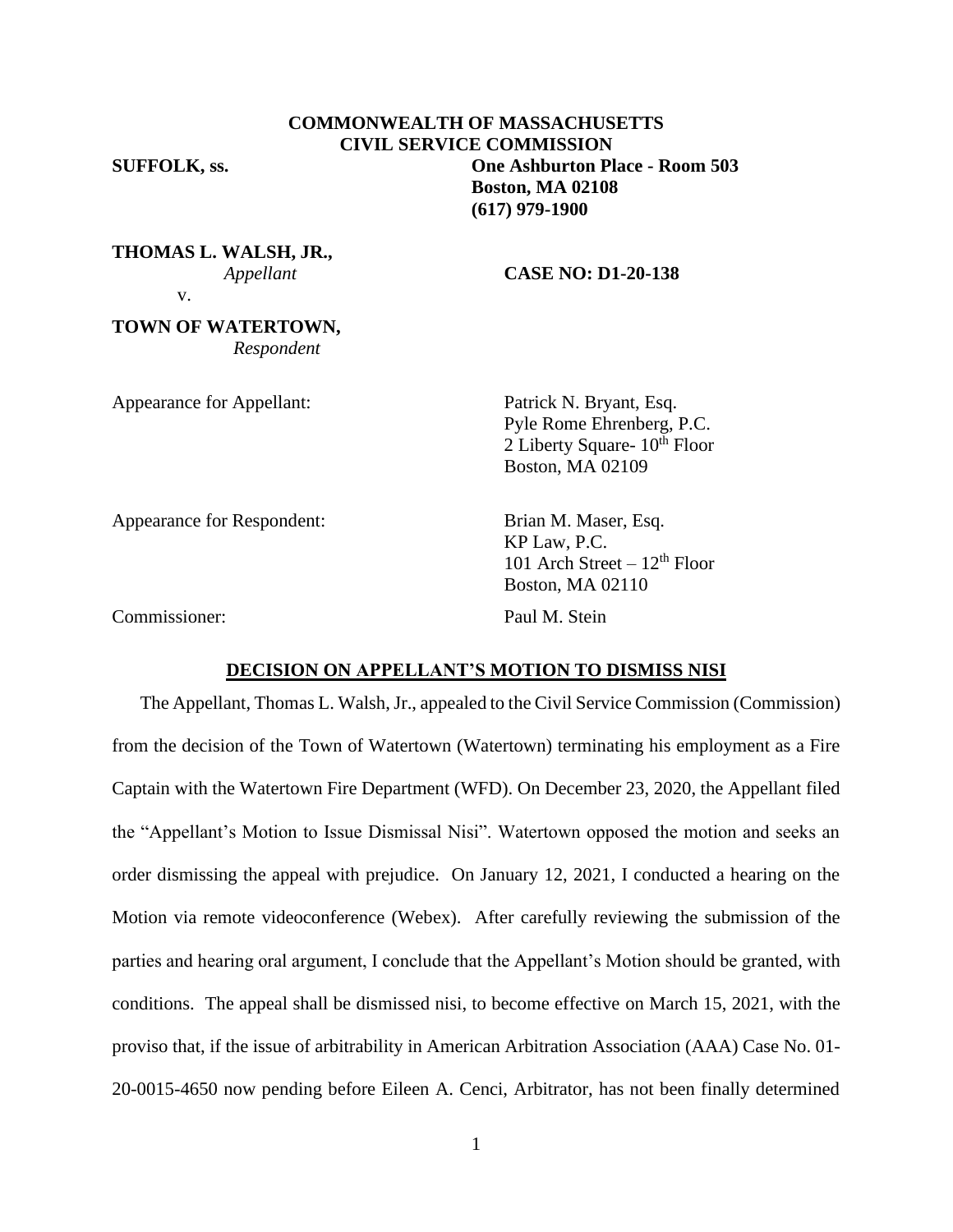before that time, the Appellant may move to further extend the future effective date of the dismissal of this appeal for such additional time and on such conditions as the Commission may determine.

### **FINDINGS OF FACT**

Based on the submissions of the parties and argument of counsel, the following relevant facts are not in material dispute:

1. By letter dated September 3, 2020, Watertown terminated Capt. Walsh from his position of Fire Captain in the WFD. (*Stipulated Facts; Respondent's Opposition*)

2. On September 9, 2020, the Appellant's counsel, acting on behalf of the Watertown Firefighters Association, Local 1347 (the "Union"), inquired by email whether Watertown would waive the normal grievance procedures and "go to direct arbitration" over the Appellant's termination. (*Respondent's Opposition*).

3. On September 11, 2020, Watertown replied by email to the Union's request by stating "it is our understanding that the practice between the parties relative to discipline cases has been that discipline is appealed to the Civil Service Commission pursuant to Article XIV of the collective bargaining agreement." (*Respondent's Opposition*)

4. On September 14, 2020, the Union filed a grievance with the WFD Fire Chief alleging that the Appellant's termination violated the collective bargaining agreement entered into by the Union with Watertown. (*Respondent's Opposition*)

5. On September 15, 2020, the Appellant duly appealed his termination to the Commission. (*Stipulated Facts; Claim of Appeal*)

6. On September 22, 2020, the WFD Fire Chief denied the grievance on the grounds that he "did not have the authority to rule on the grievance." (*Respondent's Opposition*)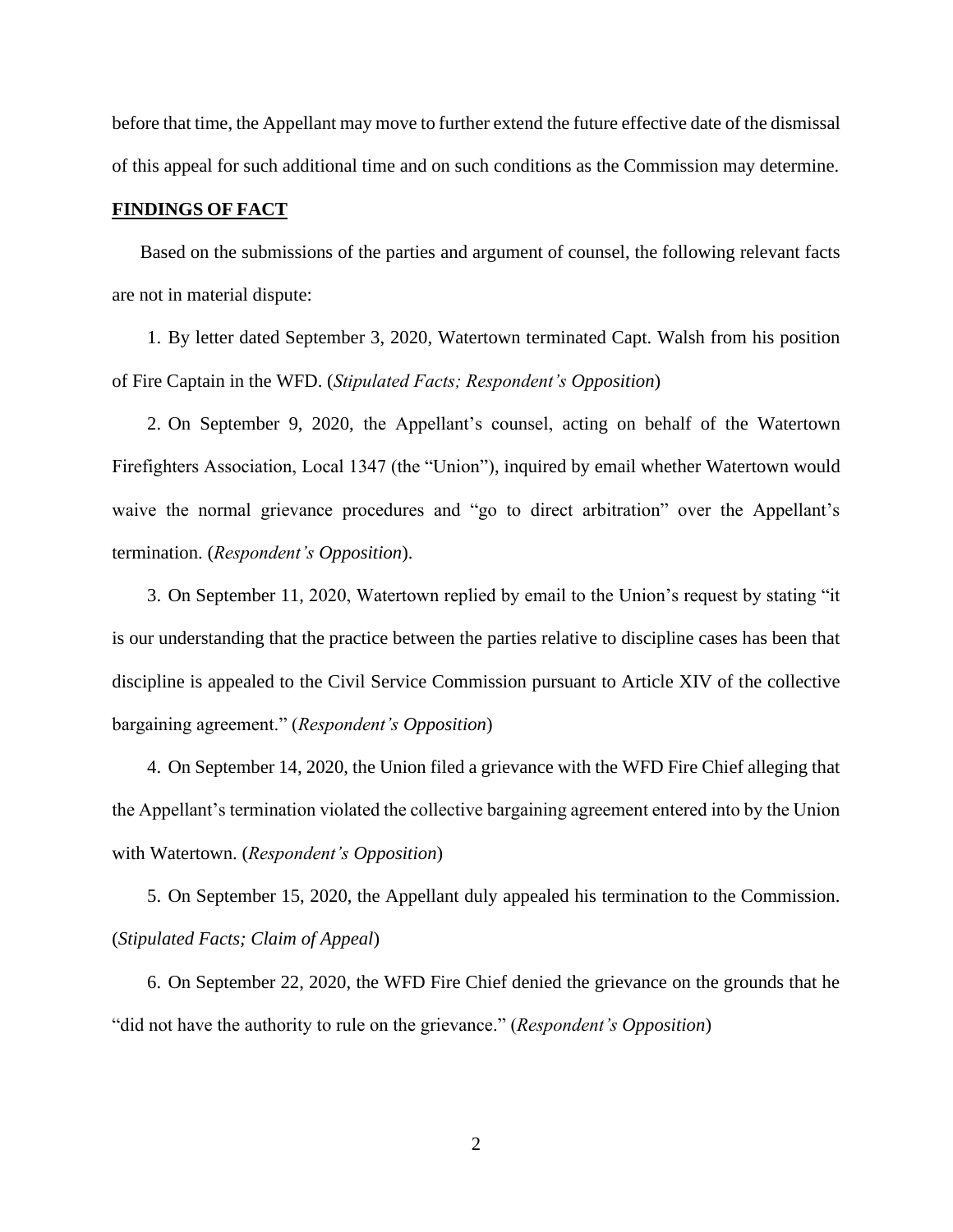7. On September 22, 2020, the Union filed the grievance for a Step III meeting which was held on October 7, 2020 before the Watertown Town Manager. (*Respondent's Opposition*)

8. By letter dated October 9, 2020, the Watertown Town Manager denied the grievance on the grounds that; (1) "The grievance is not arbitrable as the collective bargaining agreement contemplates, and the past practices between the parties confirms, that disciplinary appeals are to be filed at the Civil Service Commission" and (2) "[E]ven if the grievance were arbitrable, the Town had ample just cause to terminate Captain Walsh's employment . . ." (*Respondent's Opposition*)

9. On October 13, 2020, the parties appeared before the Commission for a duly scheduled pre-hearing conference (conducted remotely via videoconference). At the time of this conference, the Appellant stated that it was the intention of the Union to arbitrate the termination decision, but Watertown asserted that the matter was not arbitrable. Accordingly, the Commissioner presiding at the pre-hearing conference scheduled a Status Conference for December 17, 2020 to obtain an update on the status of the arbitration proceeding. Also, a date of January 12, 2020 was established for a full evidentiary hearing of the Appellant's appeal. (*Respondent's Opposition; Administrative Notice*; *Notice of Pre-Hearing Conference; Notice of Status Conference; Notice of Full Hearing*)

10. On October 27, 2020, the Union filed a Demand for Arbitration of the Grievance related to the Appellant's termination. (*Respondent's Opposition*)

11. On November 20, 2020, the AAA issued a Notice of Hearing on the Union's Demand For Arbitration on January 28, 2021 before an arbitrator selected by the parties. (*Appellant's Motion; Respondent's Opposition*)

12. At the December 17, 2020 Status Conference, I was informed of the scheduled arbitration hearing on January 28, 2021 and was further advised that Watertown intended to raise, as one of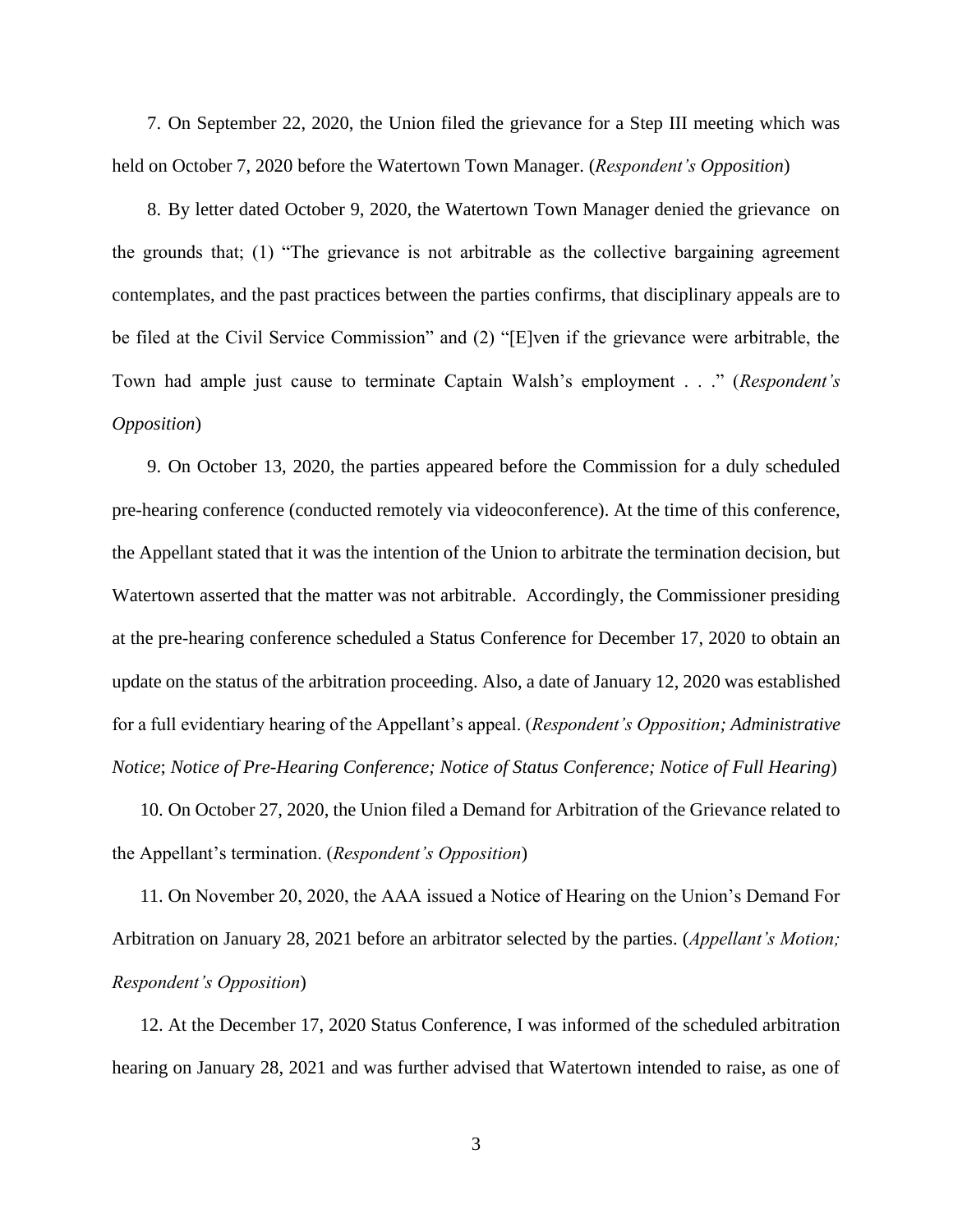the issues to be decided by the arbitrator, whether the Union's grievance was arbitrable. The Appellant requested that the Commission appeal be "held in abeyance" pending a decision of the arbitrator on the issue of arbitrability. Watertown contended that the Appellant's election to arbitrate was binding and, whether the Union prevailed on the issue of arbitrability or not, his he has, in effect, the Commission is now divested of jurisdiction and this appeal must be dismissed with prejudice. (*Administrative Notice Procedural Order dated 12/13/2020*)

13. In view the dispute between the parties as to whether or not the current status of the arbitration proceeding precluded the Commission from retaining or exercising jurisdiction over the Appellant's appeal, I converted the scheduled full hearing into this Motion Hearing, and invited the parties to submit written motions to set forth their respective views, which they have done. I also encouraged the parties to collaborate and determine if the decision on the issue of arbitrability could be expedited in some fashion. (*Procedural Order dated 12/13/2020: Appellant's Motion; Respondent's Opposition*)

14. At the Motion Hearing, I was informed that the parties had met with the arbitrator and an agreement was reached providing that the January 28, 2021 hearing would address the issue of arbitrability, the parties would brief that issue on or before February 15, 2021, the arbitrator would endeavor to issue a decision on arbitrability within thirty (30) days thereafter, and that a hearing on the merits would be scheduled, if necessary, at a later time. (*Colloquy at Motion Hearing*)

#### **APPLICABLE CIVIL SERVICE LAW**

Public employees with civil service status who are also members of a collective bargaining unit derive their rights to contest adverse employment decisions under the panoply of several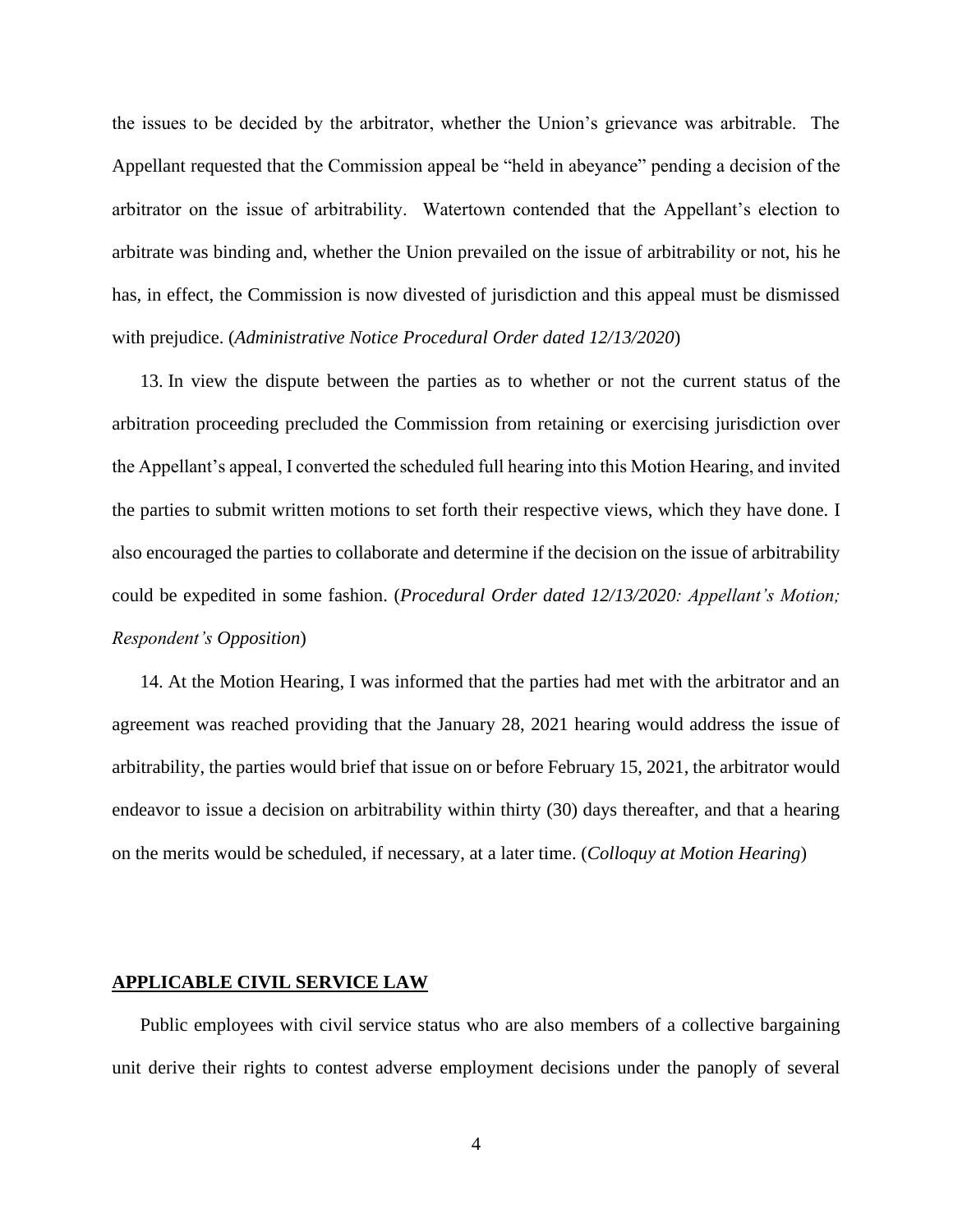intersecting statutes as well as under contractual rights provided in negotiated collective bargaining agreements. See, e.g*.*, G.L. c. 31 (civil service law), and G.L. c. 150E (public employee collective bargaining)

G.L.c.31,§41-45 provides that a tenured civil servant may be "discharged, removed, suspended . . . laid off [or] transferred from his position without his written consent" only for "just cause" after due notice, hearing (which must occur prior to discipline other than a suspension from the payroll for five days or less) and a written notice of decision that states "fully and specifically the reasons therefore." G.L.c.31, §41. An employee aggrieved by such disciplinary action may appeal, within ten (10) days, to the Commission, pursuant to G.L.c.31, §42 and/or §43, for de novo hearing by the Commission "for the purpose of finding the facts anew." Town of Falmouth v. Civil Service Comm'n, 447 Mass. 814, 823 (2006) and cases cited;

Volpicelli v. City of Woburn, 22 MCSR 448 (2009); Williamson v. Department of Transitional

Assistance, 22 MCSR 436 (2009)<sup>1</sup> G.L.c.31, §43 also provides, in relevant part:

If the commission determines that such appeal *has been previously resolved or litigated with respect to such person, in accordance with the provisions of section eight of chapter one hundred and fifty E, or is presently being resolved in accordance with such section,* the commission shall forthwith dismiss such appeal.

G.L. c.31, §43, ¶1, third sentences *(emphasis added)*

The relevant collective bargaining statute, referred to in Section 43 above, states:

**Grievance procedure; arbitration.** *The parties may include in any written agreement a grievance procedure culminating in final and binding arbitration* to be invoked in the event of any dispute concerning the interpretation or application of such written agreement. *In the absence of such grievance procedure, binding arbitration may be ordered by the [labor relations] commission upon the request of either party;* provided that any such grievance procedure shall, wherever applicable, be exclusive and shall supersede any otherwise applicable grievance procedure provided by law; and further provided that *binding arbitration hereunder* shall be enforceable under the provisions

<sup>&</sup>lt;sup>1</sup> The ten-day filing deadline is jurisdictional and must be strictly enforced. <u>See, e.g., Town of Falmouth v. Civil</u> Service Comm'n, 64 Mass.App.Ct. 606, 608-609 (2005), rev'd other grounds, 447 Mass. 814 (2006); Poore v. City of Haverhill, 29 MCSR 260 (2016); Stacy v. Department of Developmental Services, 29 MCSR 164 (2016);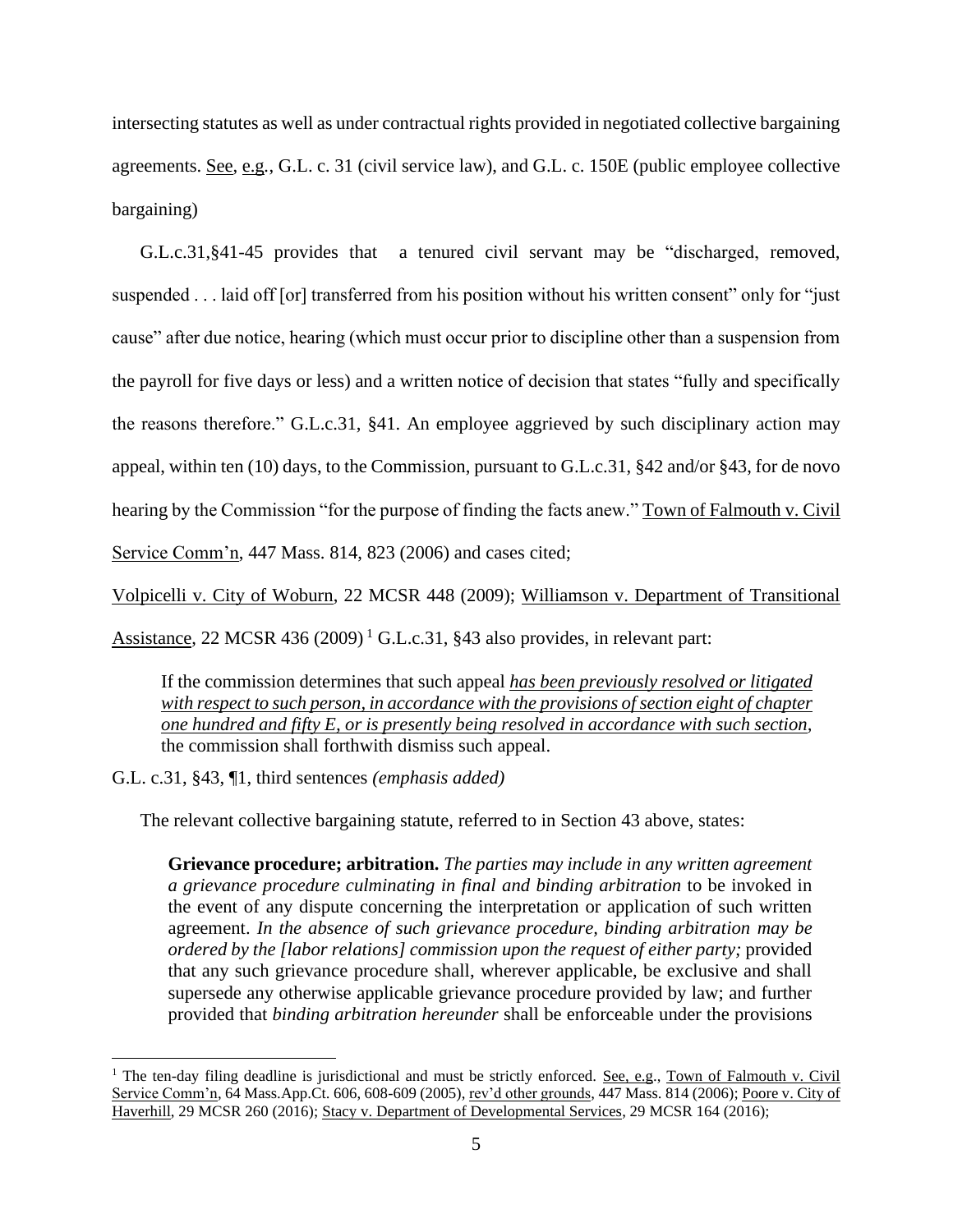of chapter one hundred and fifty C and *shall, where such arbitration is elected by the employee as the method of grievance resolution, be the exclusive procedure for resolving any such grievance involving suspension, dismissal, removal or termination notwithstanding any contrary provisions of sections thirty-nine and forty-one to fortyfive, inclusive, of chapter thirty-one,* section sixteen of chapter thirty-two, or sections forty-two through forty-three A, inclusive, of chapter seventy-one. Where binding arbitration is provided under the terms of a collective bargaining agreement as a means of resolving grievances concerning job abolition, demotion, promotion, layoff, recall, or appointment and *where an employee elects such binding arbitration as the method of resolution under said collective bargaining agreement, such binding arbitration shall be the exclusive procedure for resolving any such grievance,* notwithstanding any contrary provisions of sections thirty-seven, thirty-eight, forty-two to forty-three A, inclusive, and and section fifty-nine B of chapter seventy-one.

### G.L.c.150E, §8 (*emphasis added*)

#### **ANALYSIS**

The essential question presented by the present Motion turns on whether the Appellant, who had duly and timely filed an appeal with the Commission that challenged the just cause for his termination from the WFD, forfeits his right to pursue that claim under Civil Service Law, once his union made a Demand for Arbitration based on a grievance of that same termination as a violation of an applicable collective bargaining agreement, even when he knows that his appointing authority intends to challenge the arbitrability of such a grievance.

Watertown contends that once the Union filed its Demand for Arbitration, it triggered the application of the requirement of G.L. c.31, §43 which divested the Commission of jurisdiction because the same claim is "presently being resolved" in arbitration, as well as the provision of G.l.c.150E, §8 that "where such arbitration is elected by the employee as the method of grievance resolution" it becomes "the exclusive procedure for resolving any such grievance involving suspension, dismissal, removal or termination", notwithstanding any rights provided under Civil Service Law. Watertown asserts that it does not matter whether or not the grievance is arbitrable for purposes of divesting the Commission of jurisdiction because the "election" of arbitration was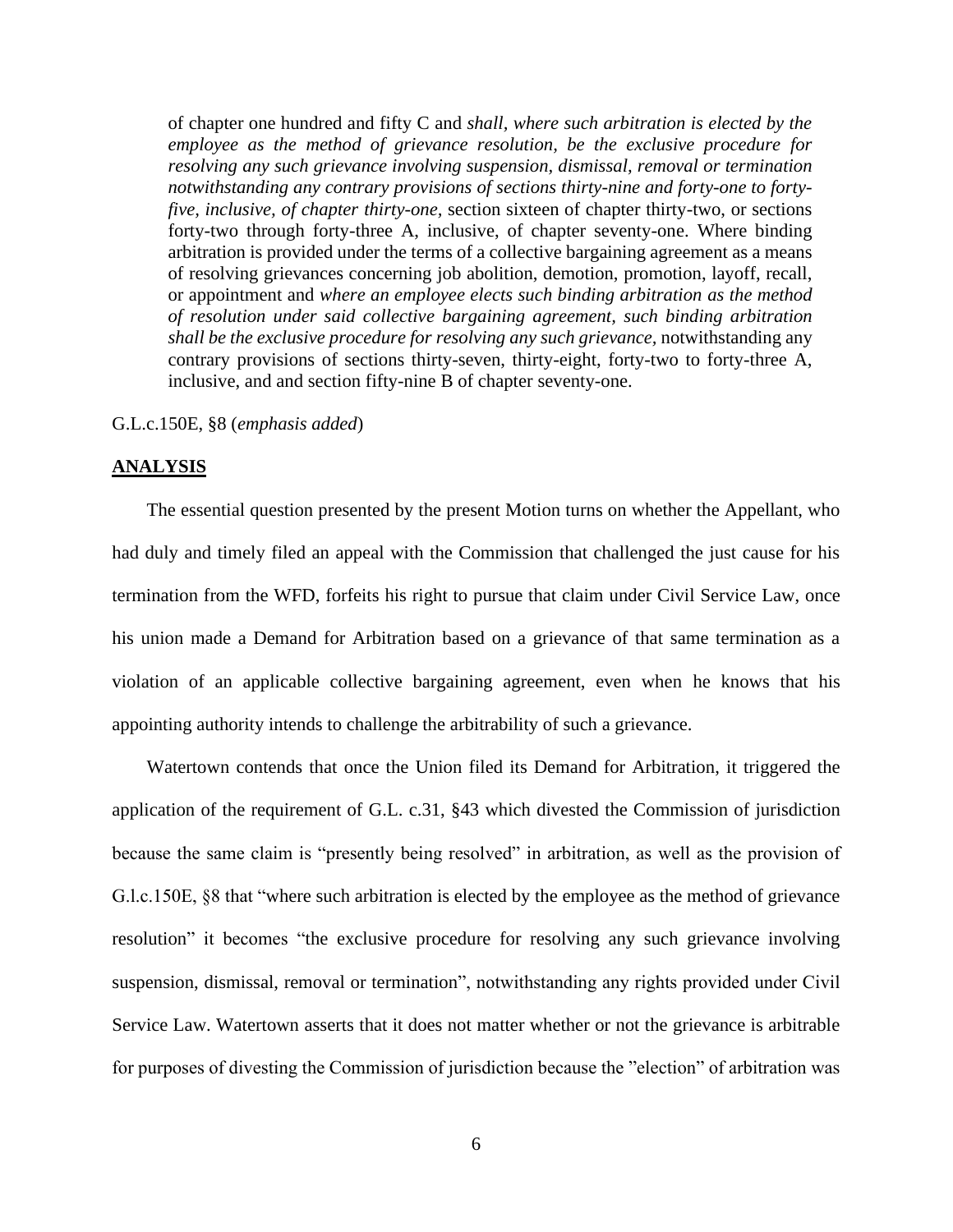made at the time the Demand for Arbitration of the grievance was filed, knowing that arbitrability was an issue, and the Appellant thereby "elected" to "resolve" the dispute in arbitration, including its arbitrability, whether favorable to the Union or not. Thus, Watertown argues, there is no reason to abide the decision on arbitrability, because whatever the outcome, as a matter of law, the Commission now has been divested of jurisdiction to proceed to adjudicate the Appellant's civil service claim. Alternatively, Watertown argues that the Appellant must decide, before the January  $28<sup>th</sup>$  hearing on arbitrability is held, whether he will proceed with that hearing or have the Union withdraw the Demand for Arbitration and proceed with a civil service hearing instead.

The Appellant contends that the Union's pursuit of an arbitration claim, in which arbitrability is contested, is distinguishable from a case in which arbitrability is not contested. He agrees that, if the arbitration proceeds to be litigated and decided on the merits, he would be bound by the outcome and the Commission could not retain jurisdiction. He disputes, however, that an arbitration in which the issue of arbitrability is asserted and is not yet decided, cannot be construed as an arbitration in which the just cause of his termination can be characterized as "presently being resolved" within the meaning of Chapter 31. He asserts that he cannot be required to forfeit his duly asserted civil service rights until it has been determined that the process affords him an equivalent opportunity for his Union to seek redress of his complaint. He asks that the appeal be dismissed nisi, to become final only if the arbitrator decides the grievance is arbitrable, but with the opportunity to reopen the appeal if the arbitrator decides the Union grievance is not arbitrable.

In Ung v. Lowell Police Dep't, 22 MCSR 471 (2009), the Commission addressed a similar issue to that presented here. In Ung, after duly filing a Section 43 disciplinary appeal, the Appellant withdrew the appeal after his Union filed a Demand for Arbitration. When the employer then challenged the Demand for Arbitration on the grounds that the grievance was not arbitrable,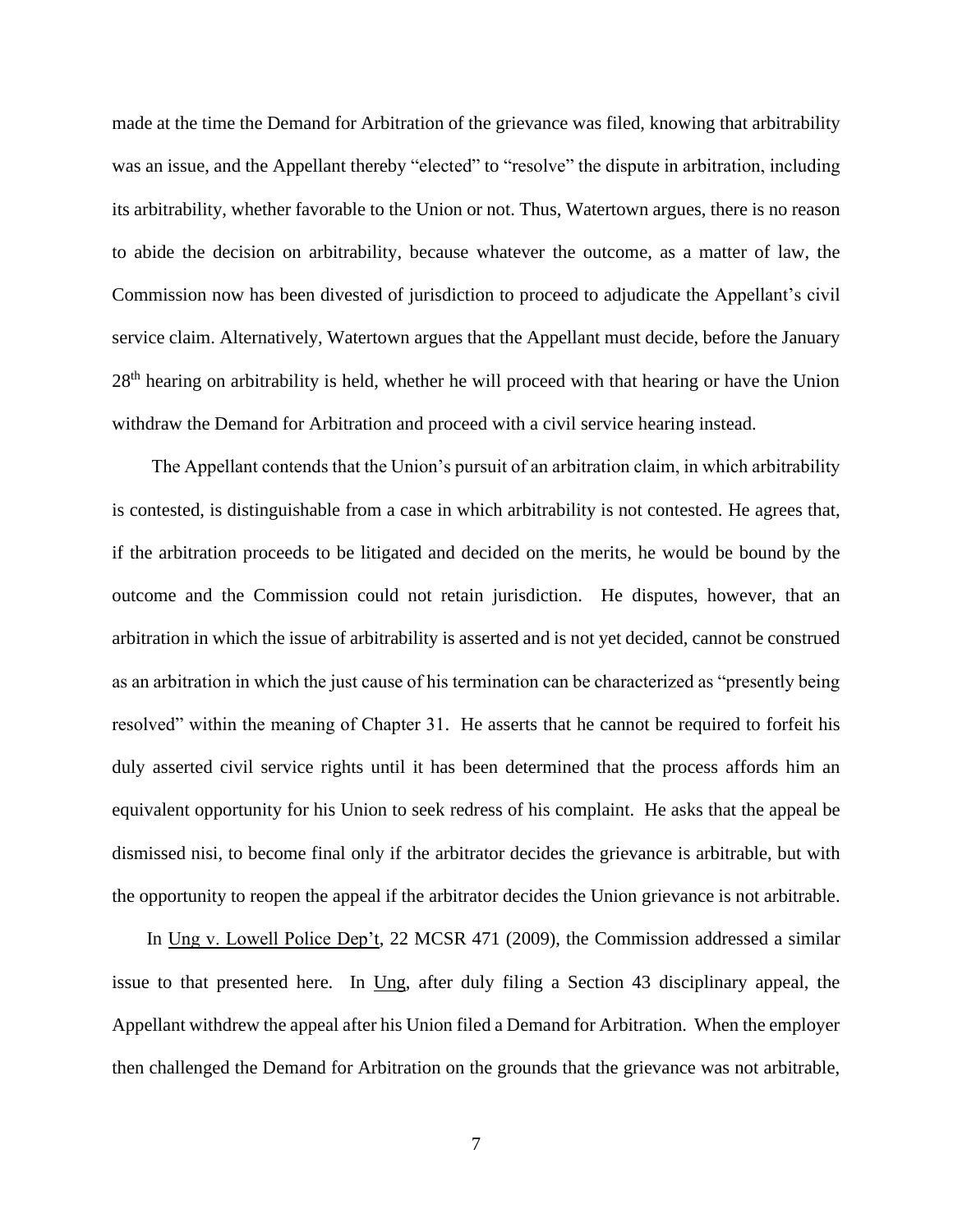Ung moved to reopen his appeal. The Commission revisited its interpretation of Section 43 and

concluded:

"The Commission has concern that, by construing civil service law to force an Appellant to pull the plug on a civil service appeal upon filing a Demand for Arbitration, as prior decisions appear to have implied, when arbitrability of the grievance is uncertain, the Commission may be facilitating a practice that will unwittingly chill the rights of public employers and employees to chose to resolve disputes through binding arbitration, which may not be appropriate as a matter of public policy. . . . [T]he Commission has decided that a limited modification of its interpretation of the intersection of the arbitration statute and the civil service law is appropriate."

"Accordingly, the Commission construes the term "presently being resolved" in the third sentence of G.L. c. 31, §43, ¶1 to mean that a Demand for Arbitration has been filed on behalf of an appellant covering the same disputed matter as presented in a duly filed civil service appeal pending before the Commission and the merits of the dispute are "presently" on track to be "resolved" by an arbitrator, *i.e.*, arbitrability is not contested.[footnote omitted] When arbitrability of an issue covered by a parallel civil service appeal is contested, the Commission construes the subject statutory language to mean that the grievance should not be deemed "presently being resolved" . . . ."  $2^2$ 

The Commission continues to apply the decision it reached in Ung. See Kilson v. City of Fitchburg,

27 MCSR 106 (2014).

Watertown seeks to distinguish this appeal from Ung on the grounds that Ung withdrew his appeal and, thereafter filed for arbitration, not knowing that Lowell would challenge the arbitrability of his grievance and that that it was many months later, when the issue of arbitrability had reached the courts, that Ung moved to reopen his civil service appeal. Here, Watertown notes that the Appellant was on notice that the arbitrability of his grievance would be an issue before his Union filed the Demand for Arbitration. I find that these distinctions actually reinforce the Appellant's claim that he had acted diligently and should not be required to forego his pending civil service rights solely because of an issue of arbitrability initiated by the Respondent which is

<sup>2</sup> In Ung, at the time of his motion to reopen, the issue of arbitrability was pending *sub judice* before the Appeals Court, and the Commission denied reopening pending a final decision on arbitrability and then, given the lengthy passage of time, conditioned any future reopening on an agreement to waive a claim to certain amounts of back pay. 22 MCSR at 476.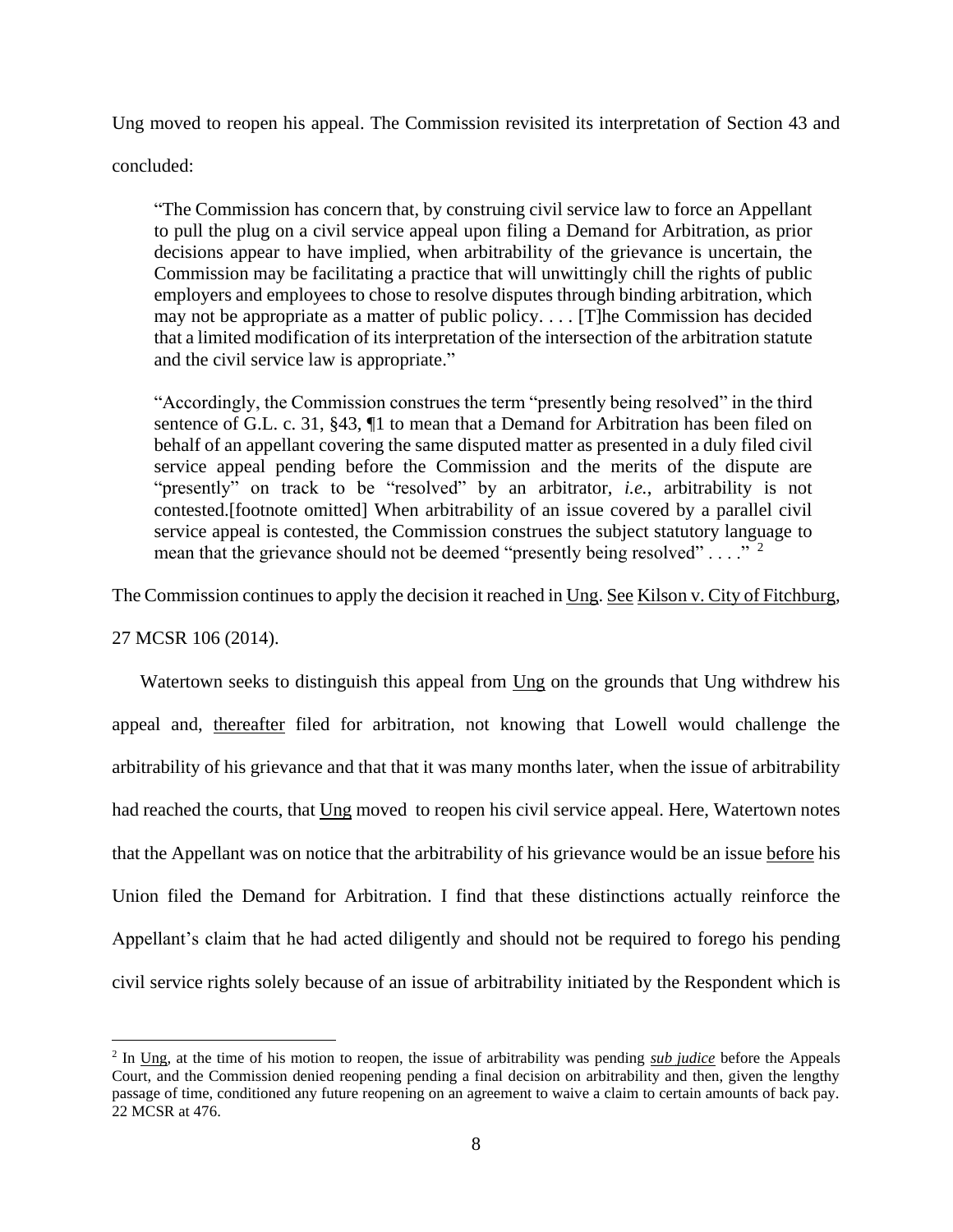wholly out of his control. He is entitled to know whether or not the subsequently filed arbitration proceeding will lead to a resolution of his grievance on the merits before his "election" to arbitrate is deemed "being resolved" for purposed of Section 43 of Chapter 31.

This is not a question of giving the Appellant more than "one bite at the apple" and is distinguishable from the cases on which Watertown relies. See, e.g., Canavan v. Civil Service Commission, 60 Mass.App.Ct. 910, rev.den., 441 Mass. 1107 (2004) (appellant lost arbitration case and then sought review by the Commission); DiNicola v. City of Methuen, 22 MCSR 504 (2009) (grievance had not reached the "arbitration stage"). I agree (and the Appellant does not dispute) that the law entitles the Appellant to only one hearing on the merits and that this this appeal must be dismissed once his arbitration finally proceeds to "being resolved" on the merits. To be sure, there is some ambiguity in the applicable statutory language. I conclude, however, as the Commission held in Ung, , when Chapter 31 and Chapter 150E are read harmoniously and consistent with the accepted rules of statutory construction, they do not support an interpretation of legislative intent to mandate that the Commission divest itself of jurisdiction over a duly filed claim pending before us and defer to a Demand for Arbitration in which it was known that the employer intended to dispute, or was disputing, the issue of arbitrability before that issue was actually decided. Such an outcome is neither rational nor necessary and it potentially could deprive the Appellant of <u>ever</u> receiving a hearing on the merits.

The Appellant devotes considerable argument to his contention that Watertown's claim that his union's grievance is not arbitrable is wholly without merit, a point that Watertown vigorously disputes. That issue turns on the interpretation of the applicable collective bargaining agreement, which is a matter for decision by the arbitrator, not this Commission. The Commission's interest is not whether this dispute is resolved through arbitration or by adjudication in this forum. The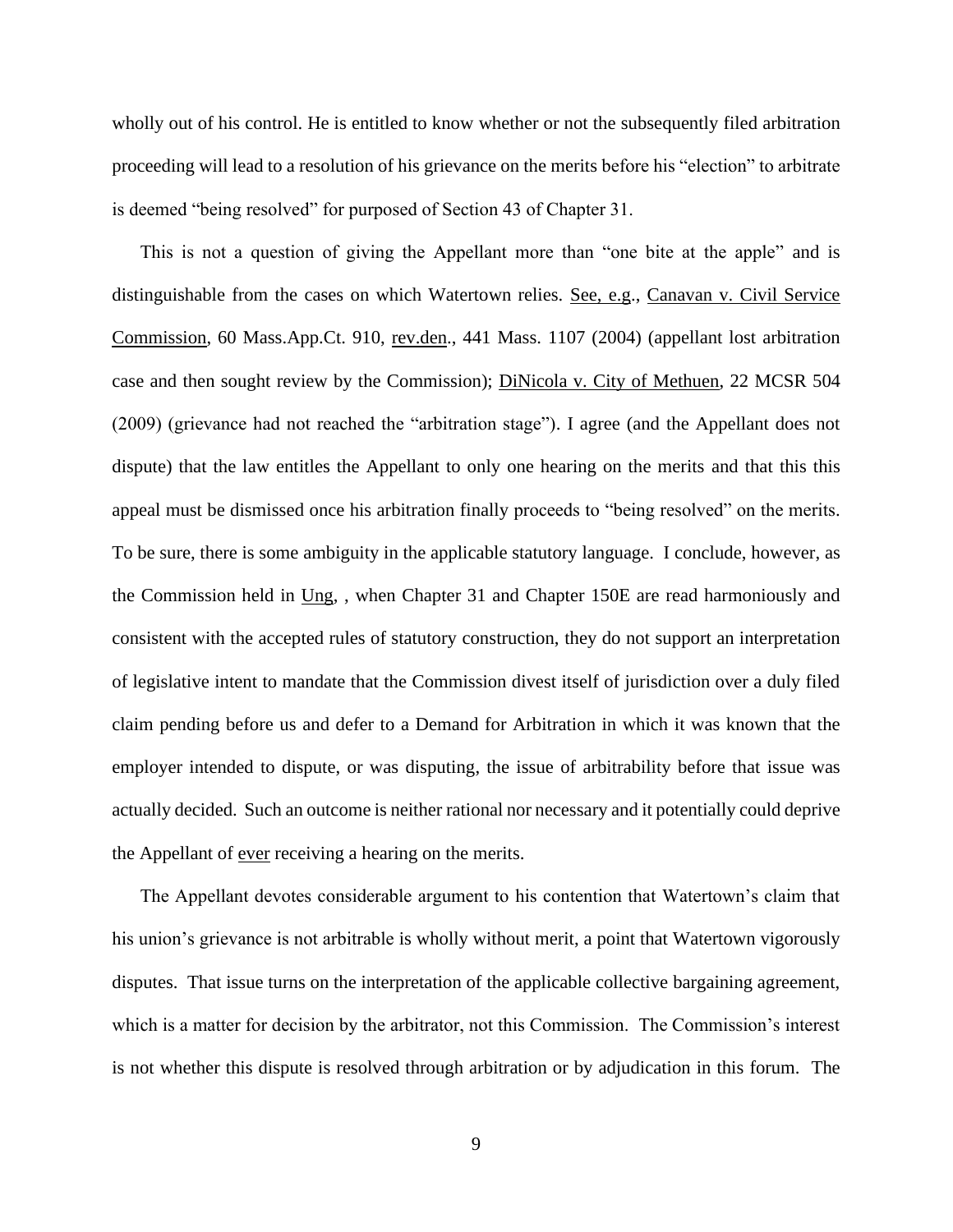Commission, however, is committed to ensure that civil service rights of tenured employees are fully protected as the legislature intended, i.e., that employees are not disciplined except upon proof of just cause after receiving a hearing on the merits. I conclude that the Appellant's Motion to Dismiss Nisi is the appropriate vehicle to preserves the Appellant's civil service rights without intruding on the collective bargaining rights of the parties or requiring the parties to endure duplicative proceedings or undue delay.<sup>3</sup>

### **CONCLUSION**

Accordingly, the Appellant's Motion to Dismiss Nisi is granted, on the conditions set forth below:

- 1. The Appellant's appeal in Docket No. D1-20-0138 is dismissed nisi, to become final and effective on March 15, 2021.
- 2. If the issue of arbitrability in American Arbitration Association (AAA) Case No. 01-20- 0015-4650 has not been finally determined before March 15, 2021, the Appellant may file a Motion to Extend the future effective date of the dismissal of this appeal for such additional reasonable time as the Commission may determine.
- 3. The Appellant may file a Motion to Revoke this Dismissal prior to March 15, 2021 or such further date as the Commission may prescribe as provided herein, together with notice of a final determination that the grievance asserted in the American Arbitration Association (AAA) Case No. 01-20-0015-4650 is not arbitrable. No additional filing fee shall be required.

<sup>&</sup>lt;sup>3</sup> The Commission could reach the same result by dismissing the appeal and exercising its inherent authority to reopen an appeal in its discretion. <u>See, e.g</u>., Ung v. Lowell Police Dep't, 22 MCSR 471 (2009). The Commission generally prefers the use of a dismissal nisi as a matter of administrative efficiency when the trigger for reopening can be defined, because it gives the parties greater certitude about the future course of the matter and, if the trigger does not occur, the decision becomes final without any further action on the part of the Commission or the parties.